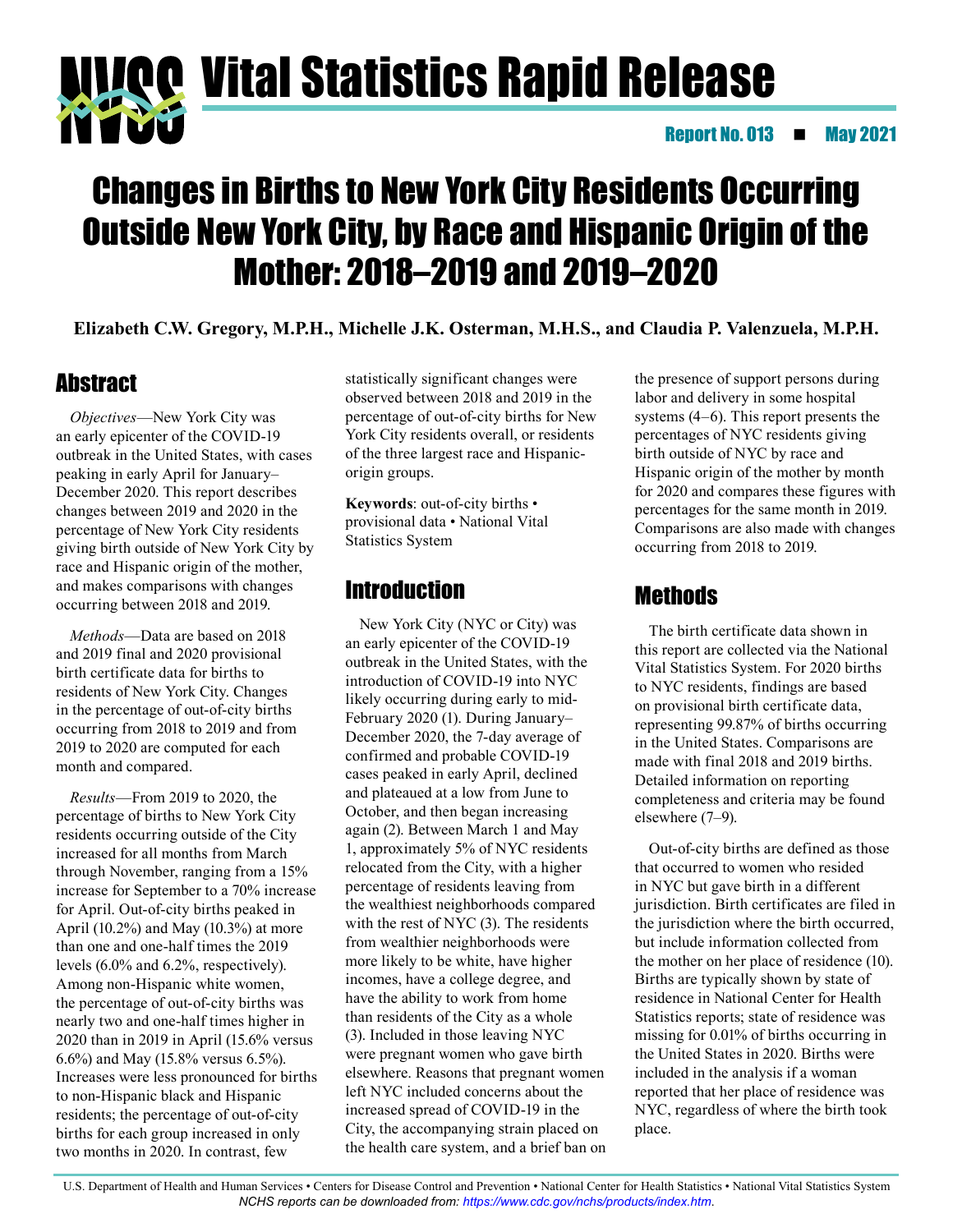<span id="page-1-0"></span>Hispanic origin and race are reported separately on the birth certificate. Data shown by Hispanic origin include all persons of Hispanic origin of any race. Data for non-Hispanic persons are shown separately for each single-race group. Data by race are based on the revised standards issued by the Office of Management and Budget in 1997 (11). The race and Hispanic-origin groups shown are non-Hispanic, single-race white; non-Hispanic, single-race black; and Hispanic. For brevity, text references to non-Hispanic white or non-Hispanic black women omit the term "singlerace."

Changes and differences presented in this report are statistically significant at the 0.05 level based on a two-tailed *z* test, unless noted otherwise. For information and discussion on computing percentages and on the reliability of provisional natality data, see "Births: Provisional Data for 2016" (12).

## **Results**

#### Changes in place of occurrence of NYC resident births between 2018 and 2019

Key findings, illustrated in the Table and [Figure 1,](#page-3-0) include:

■ The percentage of all NYC residents and of the three largest race and Hispanic-origin groups giving birth outside of the City was essentially unchanged for most months in 2019 compared with the same months in 2018. The only significant changes in the percentage of out-of-city births were a 20% increase in February 2019 for all residents (5.1% to 6.1%) and for non-Hispanic black (51%, from 4.1% to 6.2%) and Hispanic (33%, from 4.5% to 6.0%) residents, a 42% increase in December 2019 for non-Hispanic black residents (5.3% to 7.5%), and a 19% decline in April

2019 for non-Hispanic white residents (8.1% to 6.6%).

#### Changes in place of occurrence of NYC resident births between 2019 and 2020

Key findings, illustrated in the Table and [Figures 1](#page-3-0) an[d 2,](#page-4-0) include:

■ The percentage of all NYC residents giving birth outside of the City was essentially unchanged between 2019 and 2020 in January and February but rose from March to November, with levels peaking in April and May. The change in the percentage of out-of-city births for December was not significant. In March, out-ofcity births increased by 33% (5.8% to 7.7%), in April by 70% (6.0% to 10.2%), and in May by 66% (6.2% to 10.3%). Out-of-city births continued to rise for June through November with increases ranging from 15% to 33% (Table and [Figure 1\)](#page-3-0).

Table. Births to New York City residents that occurred outside of New York City, by month and race and Hispanic origin of mother: Final 2018 and 2019 and provisional 2020 data

|                                              | Number            |                   |                   | Percent           |                   |                   | Percent change   |                |
|----------------------------------------------|-------------------|-------------------|-------------------|-------------------|-------------------|-------------------|------------------|----------------|
| Race and Hispanic origin and month           | 2018 <sup>1</sup> | 2019 <sup>1</sup> | 2020 <sup>2</sup> | 2018 <sup>1</sup> | 2019 <sup>1</sup> | 2020 <sup>2</sup> | 2018-2019        | 2019-2020      |
| All race and Hispanic origins <sup>3</sup>   |                   |                   |                   |                   |                   |                   |                  |                |
| January                                      | 568               | 507               | 502               | 6.0               | 5.7               | 5.8               | $-5$             | $\overline{2}$ |
| February                                     | 420               | 475               | 502               | 5.1               | 6.1               | 6.3               | †20              | 3              |
| March                                        | 515               | 496               | 651               | 5.7               | 5.8               | 7.7               | $\overline{c}$   | †33            |
| April                                        | 547               | 506               | 824               | 6.4               | 6.0               | 10.2              | -6               | <b>+70</b>     |
| May                                          | 576               | 545               | 839               | 6.2               | 6.2               | 10.3              | 0                | <b>+66</b>     |
| June                                         | 596               | 586               | 674               | 6.5               | 6.7               | 8.4               | 3                | $+25$          |
| July                                         | 604               | 616               | 668               | 6.4               | 6.7               | 7.9               | 5                | $+18$          |
| August                                       | 588               | 580               | 670               | 6.1               | 6.1               | 8.1               | 0                | $+33$          |
| September                                    | 554               | 579               | 611               | 6.2               | 6.5               | 7.5               | 5                | $+15$          |
| October                                      | 494               | 547               | 606               | 5.4               | 6.0               | 7.5               | 11               | $+25$          |
| November                                     | 512               | 473               | 533               | 5.7               | 5.5               | 7.3               | $-4$             | $+33$          |
| December                                     | 530               | 566               | 468               | 5.9               | 6.3               | 6.8               | $\overline{7}$   | 8              |
| Non-Hispanic, single-race white <sup>4</sup> |                   |                   |                   |                   |                   |                   |                  |                |
| January                                      | 212               | 190               | 189               | 6.9               | 6.5               | 6.5               | $-6$             | 0              |
| February                                     | 187               | 175               | 199               | 7.2               | 6.9               | 7.3               | $-4$             | 6              |
| March                                        | 196               | 181               | 269               | 6.8               | 6.3               | 9.4               | $-7$             | <b>+49</b>     |
| April                                        | 225               | 186               | 429               | 8.1               | 6.6               | 15.6              | $+ - 19$         | <b>+136</b>    |
| May                                          | 206               | 193               | 461               | 6.7               | 6.5               | 15.8              | $-3$             | $+143$         |
| June                                         | 232               | 239               | 355               | 7.6               | 7.9               | 12.6              | 4                | <b>+59</b>     |
| July                                         | 258               | 247               | 304               | 8.2               | 7.7               | 10.6              | $-6$             | <b>+38</b>     |
| August                                       | 226               | 225               | 301               | 7.0               | 7.2               | 10.8              | 3                | +50            |
| September                                    | 190               | 207               | 265               | 6.7               | 7.3               | 10.1              | 9                | $+38$          |
| October                                      | 183               | 217               | 252               | 6.1               | 7.1               | 9.2               | 16               | $+30$          |
| November                                     | 166               | 161               | 205               | 5.7               | 5.8               | 8.4               | $\boldsymbol{2}$ | †45            |
| December                                     | 217               | 230               | 201               | 7.2               | 7.7               | 9.0               | $\overline{7}$   | 17             |

See footnotes at end of table.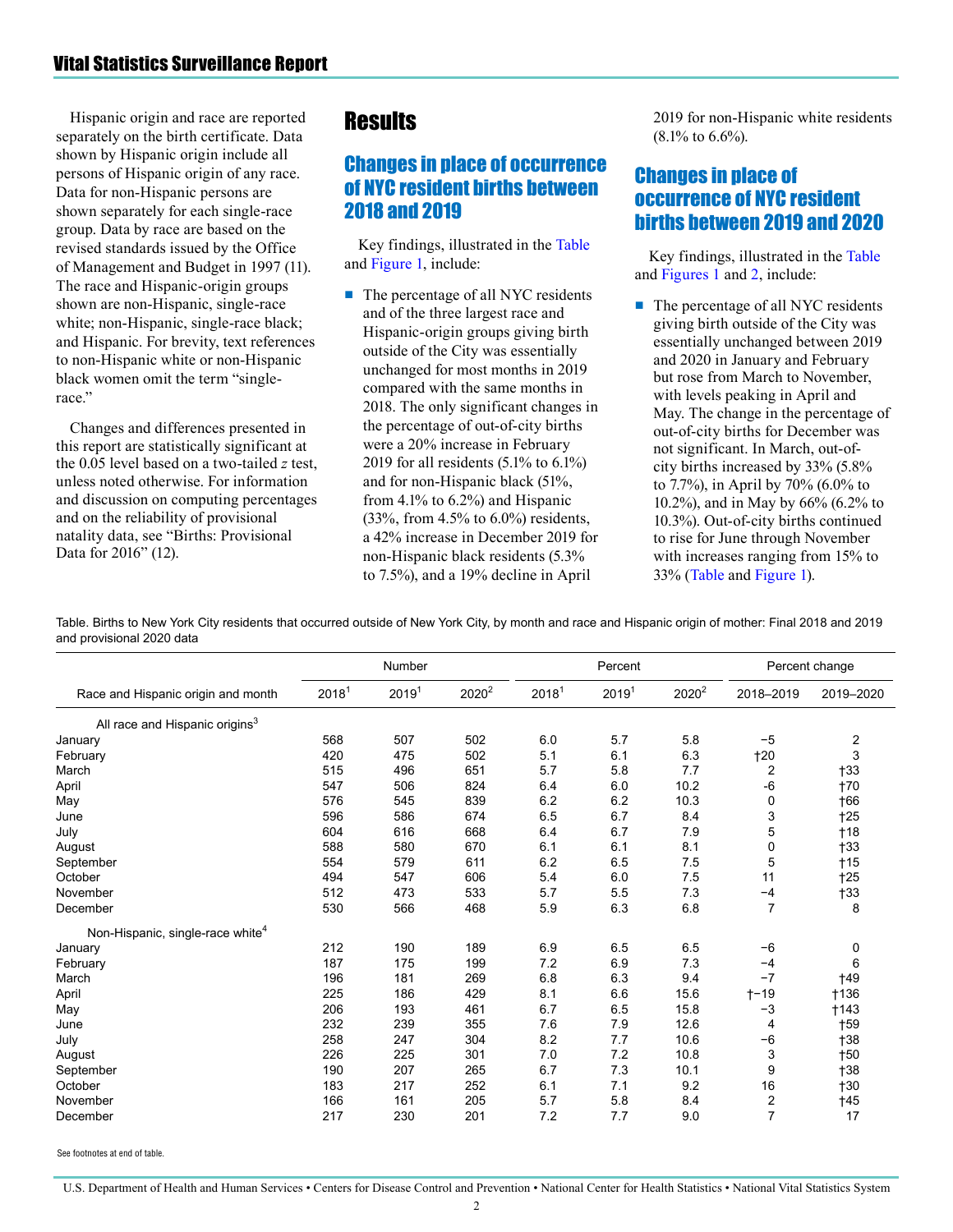#### Vital Statistics Surveillance Report

Table. Births to New York City residents that occurred outside of New York City, by month and race and Hispanic origin of mother: Final 2018 and 2019 and provisional 2020 data–Con.

|                                              | Number            |                   |                   | Percent           |                   |                   | Percent change |            |
|----------------------------------------------|-------------------|-------------------|-------------------|-------------------|-------------------|-------------------|----------------|------------|
| Race and Hispanic origin and month           | 2018 <sup>1</sup> | 2019 <sup>1</sup> | 2020 <sup>2</sup> | 2018 <sup>1</sup> | 2019 <sup>1</sup> | 2020 <sup>2</sup> | 2018-2019      | 2019-2020  |
| Non-Hispanic, single-race black <sup>4</sup> |                   |                   |                   |                   |                   |                   |                |            |
| January                                      | 122               | 110               | 87                | 6.7               | 6.2               | 5.2               | $-7$           | $-16$      |
| February                                     | 67                | 97                | 106               | 4.1               | 6.2               | 7.0               | †51            | 13         |
| March                                        | 99                | 98                | 125               | 5.6               | 6.2               | 7.8               | 11             | 26         |
| April                                        | 123               | 113               | 127               | 7.7               | 7.1               | 8.3               | $-8$           | 17         |
| May                                          | 98                | 85                | 103               | 5.6               | 5.2               | 7.0               | $-7$           | $+35$      |
| June                                         | 111               | 107               | 100               | 6.5               | 6.8               | 6.6               | 5              | $-3$       |
| July                                         | 115               | 118               | 120               | 6.6               | 6.6               | 7.6               | 0              | 15         |
| August                                       | 108               | 117               | 117               | 5.8               | 6.6               | 7.7               | 14             | 17         |
| September                                    | 126               | 112               | 110               | 6.9               | 6.7               | 7.1               | $-3$           | 6          |
| October                                      | 110               | 102               | 112               | 6.0               | 6.0               | 7.6               | 0              | 27         |
| November                                     | 98                | 92                | 117               | 5.6               | 5.6               | 8.7               | 0              | <b>†55</b> |
| December                                     | 92                | 127               | 84                | 5.3               | 7.5               | 6.0               | <b>†42</b>     | $-20$      |
| Hispanic <sup>5</sup>                        |                   |                   |                   |                   |                   |                   |                |            |
| January                                      | 151               | 116               | 127               | 5.5               | 4.6               | 5.1               | $-16$          | 11         |
| February                                     | 107               | 136               | 118               | 4.5               | 6.0               | 5.2               | $+33$          | $-13$      |
| March                                        | 138               | 125               | 136               | 5.4               | 5.2               | 5.7               | $-4$           | 10         |
| April                                        | 125               | 121               | 153               | 4.9               | 5.2               | 6.5               | 6              | $+25$      |
| May                                          | 169               | 155               | 158               | 6.3               | 6.3               | 6.7               | $\mathbf 0$    | 6          |
| June                                         | 151               | 158               | 134               | 5.7               | 6.6               | 5.7               | 16             | $-14$      |
| July                                         | 141               | 148               | 142               | 5.2               | 5.6               | 5.6               | 8              | 0          |
| August                                       | 158               | 139               | 161               | 5.6               | 5.1               | 6.5               | $-9$           | $+27$      |
| September                                    | 150               | 153               | 146               | 5.7               | 5.7               | 6.0               | 0              | 5          |
| October                                      | 116               | 125               | 148               | 4.3               | 5.0               | 6.2               | 16             | 24         |
| November                                     | 159               | 135               | 123               | 6.2               | 5.4               | 5.7               | $-13$          | 6          |
| December                                     | 136               | 125               | 108               | 5.3               | 4.8               | 5.3               | $-9$           | 10         |

†Significant change (*p* < 0.05). <sup>1</sup>

Final data.

<sup>2</sup>Provisional data; based on 99.87% of births.

<sup>3</sup>Includes births to race and origin groups not shown separately, such as Hispanic, single-race white; Hispanic, single-race black; non-Hispanic, multiple-race women; and births with origin not stated. <sup>4</sup>Race and Hispanic origin are reported separately on birth certificates; persons of Hispanic origin may be of any race. In this table, non-Hispanic women are classified by race. Race categories are<br>consistent with the 19 5 Includes all persons of Hispanic origin of any race.

SOURCE: National Center for Health Statistics, National Vital Statistics System, Natality.

- The percentage of non-Hispanic white NYC residents giving birth outside of the City in January and February was not significantly different for 2020 compared with 2019. In March, out-of-city births increased by 49%, from 6.3% to 9.4%. Out-of-city births increased again in April by 136% (6.6% to 15.6%) and in May by 143% (6.5% to 15.8%). Out-of-city births continued to rise from June through November, with increases ranging from 30% to 59% [\(Table\)](#page-1-0). The change in the percentage of out-of-city births for December was not significant. [Figure 2](#page-4-0) shows changes by race and Hispanic origin for April and May, the two months with the largest increases.
- The monthly percentage of non-Hispanic black NYC residents giving birth outside of the City was generally

unchanged for all but two months for 2020 compared with 2019. Levels rose in May by 35% (from 5.2% to 7.0%) and in November by 55% (from 5.6% to 8.7%) [\(Table](#page-1-0) and [Figure 2\)](#page-4-0).

■ The monthly percentage of Hispanic NYC residents giving birth outside of the City was also generally unchanged for all but two months for 2020 compared with 2019. Levels increased in April by 25% (from 5.2% to 6.5%) and in August by 27% (from 5.1% to 6.5%) [\(Table](#page-1-0) and [Figure 2\)](#page-4-0).

#### **Summary**

From 2019 to 2020, the percentage of NYC residents giving birth outside of the City increased overall for all months from March through November, peaking in April and May. The timing of the increases in these out-of-city births corresponds with the height of the early pandemic in NYC (2). The overall rise in out-of-city births was largely the result of increases among non-Hispanic white women, for whom the percentage of outof-city births more than doubled in April and May 2020 and remained at least 30% higher than the previous year through November. In contrast, out-of-city births increased in only two months among non-Hispanic black (May and November) and Hispanic (April and August) women. For 2018 and 2019, before the pandemic, the percentage of out-of-city births was essentially unchanged for most months for all NYC residents and for residents of each of the three largest race and Hispanic-origin groups.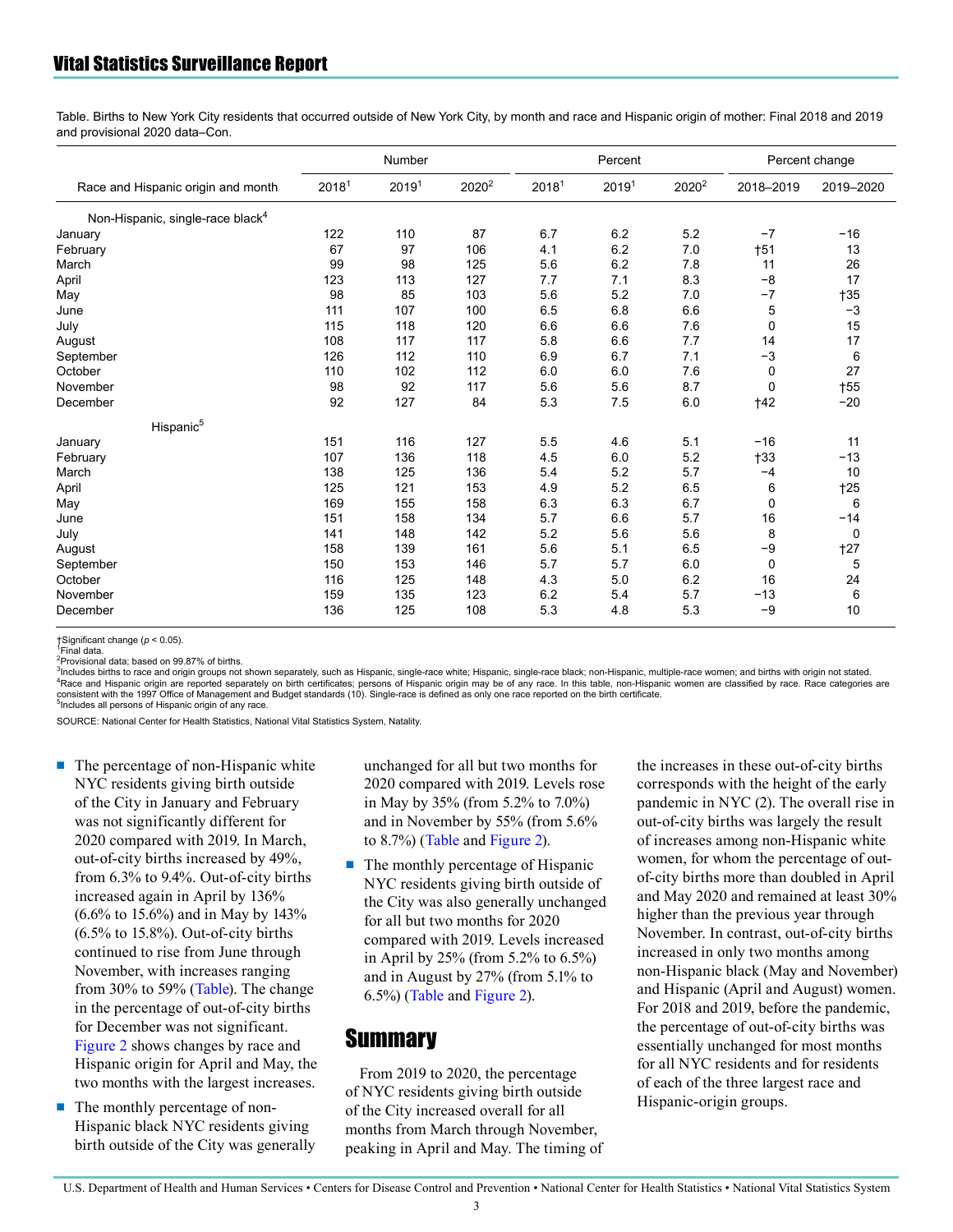#### <span id="page-3-0"></span>Vital Statistics Surveillance Report



Figure 1. Births to all New York City residents that occurred outside of New York City: January–December 2018 to 2019, and 2019 to 2020

'Significant increase from 2018 *(p <* 0.05).<br><sup>c</sup>Significant increase from 2019 *(p <* 0.05).<br>SOURCE: National Center for Health Statistics, National Vital Statistics System, Natality.

U.S. Department of Health and Human Services • Centers for Disease Control and Prevention • National Center for Health Statistics • National Vital Statistics System